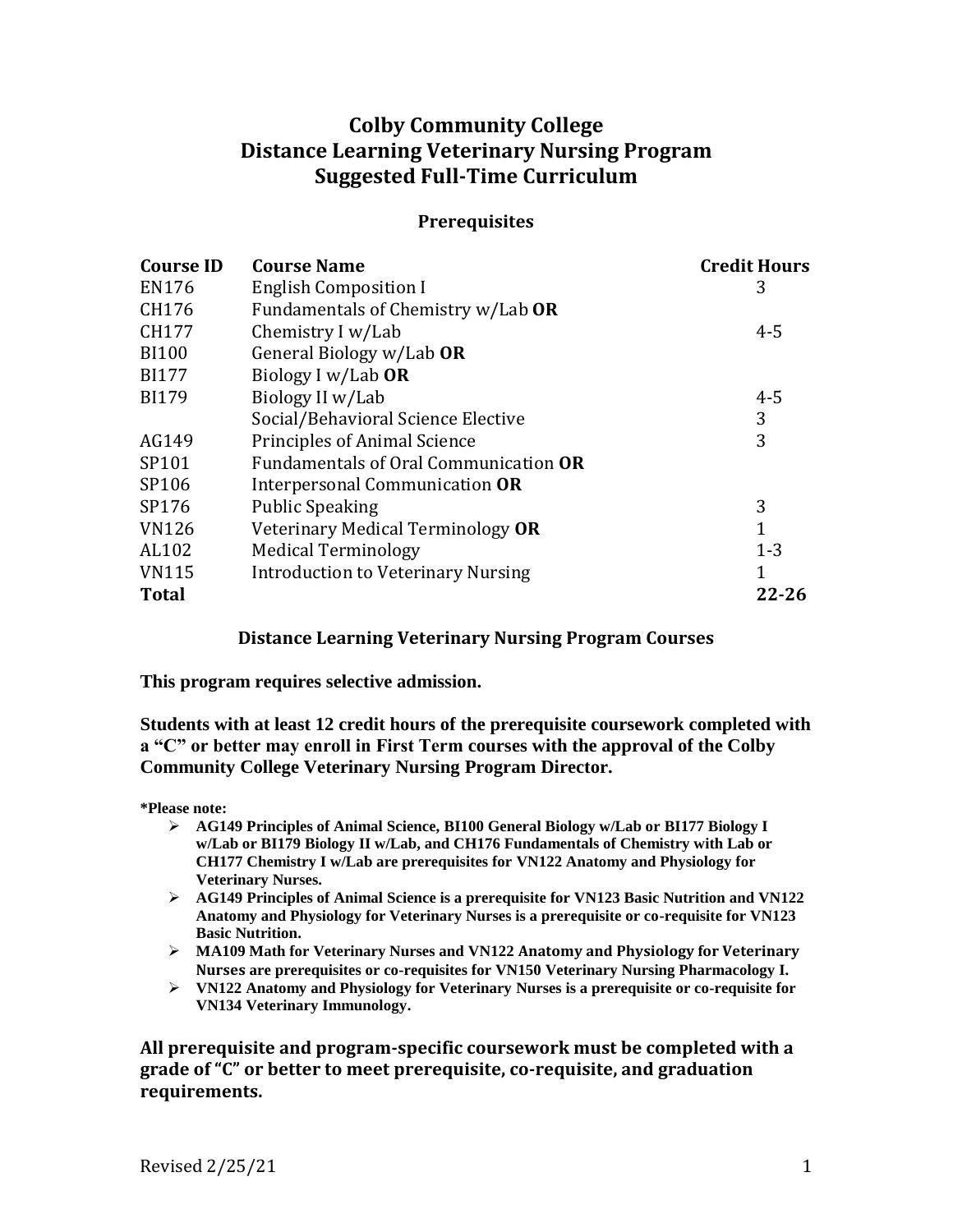## **Year 1**

|              | First Term - Courses Offered Spring, Summer, and Fall Semesters   |                  |
|--------------|-------------------------------------------------------------------|------------------|
| MA109        | <b>Math for Veterinary Nurses</b>                                 | 2                |
| <b>VN119</b> | <b>Breeds of Domestic Animals</b>                                 | $\mathbf{1}$     |
| <b>VN121</b> | Medical Records and Veterinary Office Skills                      | 2                |
| <b>VN122</b> | Anatomy and Physiology for Veterinary Nurses                      | 4                |
| <b>VN123</b> | <b>Basic Nutrition of Domestic Animals</b>                        | $\mathbf{1}$     |
| <b>VN124</b> | <b>Mentorship Preparation</b>                                     | $\mathbf{1}$     |
| <b>VN150</b> | Veterinary Nursing Pharmacology I                                 | $\mathbf{1}$     |
| <b>Total</b> |                                                                   | 12               |
|              | Second Term - Courses Offered Spring and Fall Semesters           |                  |
| <b>VN135</b> | <b>Small Animal Clinical Procedures</b>                           | 3                |
| <b>VN136</b> | <b>Small Animal Clinical Procedures Mentorship</b>                | $\boldsymbol{0}$ |
| <b>VN137</b> | Animal Facility Management and Sanitation+                        | 1                |
| <b>VN138</b> | Animal Facility Management and Sanitation Mentorship <sup>+</sup> | 0                |
| <b>VN143</b> | <b>Veterinary Parasitology</b>                                    | 3                |
| <b>VN144</b> | Veterinary Parasitology Mentorship                                | $\boldsymbol{0}$ |
| <b>VN148</b> | Veterinary Clinical Chemistry                                     | 2                |
| <b>VN149</b> | Veterinary Clinical Chemistry Mentorship                          | $\boldsymbol{0}$ |
| <b>VN272</b> | Veterinary Clinical Experience I+                                 | 2                |
| <b>VN273</b> | Veterinary Hematology                                             | 3                |
| <b>VN274</b> | Veterinary Hematology Mentorship                                  | $\mathbf{0}$     |
| <b>VN287</b> | Veterinary Cytology                                               | $\overline{2}$   |
| <b>VN288</b> | Veterinary Cytology Mentorship                                    | $\boldsymbol{0}$ |
| <b>Total</b> |                                                                   | 16               |
|              | *These courses are also offered during the summer semester.       |                  |

## **Year 2**

|              | Third Term - Courses Offered Spring and Fall Semesters |    |
|--------------|--------------------------------------------------------|----|
| <b>VN151</b> | Veterinary Nurse Pharmacology II <sup>+</sup>          | 3  |
| <b>VN263</b> | Large Animal Clinical Procedures                       | 3  |
| <b>VN264</b> | Large Animal Clinical Procedures Mentorship            |    |
| <b>VN268</b> | Laboratory Animal and Exotic Pet Medicine              |    |
| <b>VN269</b> | Laboratory Animal and Exotic Pet Medicine Mentorship   |    |
| <b>VN277</b> | <b>Veterinary Nursing Microbiology</b>                 |    |
| <b>VN278</b> | Veterinary Nursing Microbiology Mentorship             |    |
| <b>VN279</b> | Veterinary Clinical Experience II                      |    |
| <b>VN290</b> | Veterinary Imaging                                     | 3  |
| <b>VN291</b> | Veterinary Imaging Mentorship                          |    |
| <b>Total</b> |                                                        | 16 |